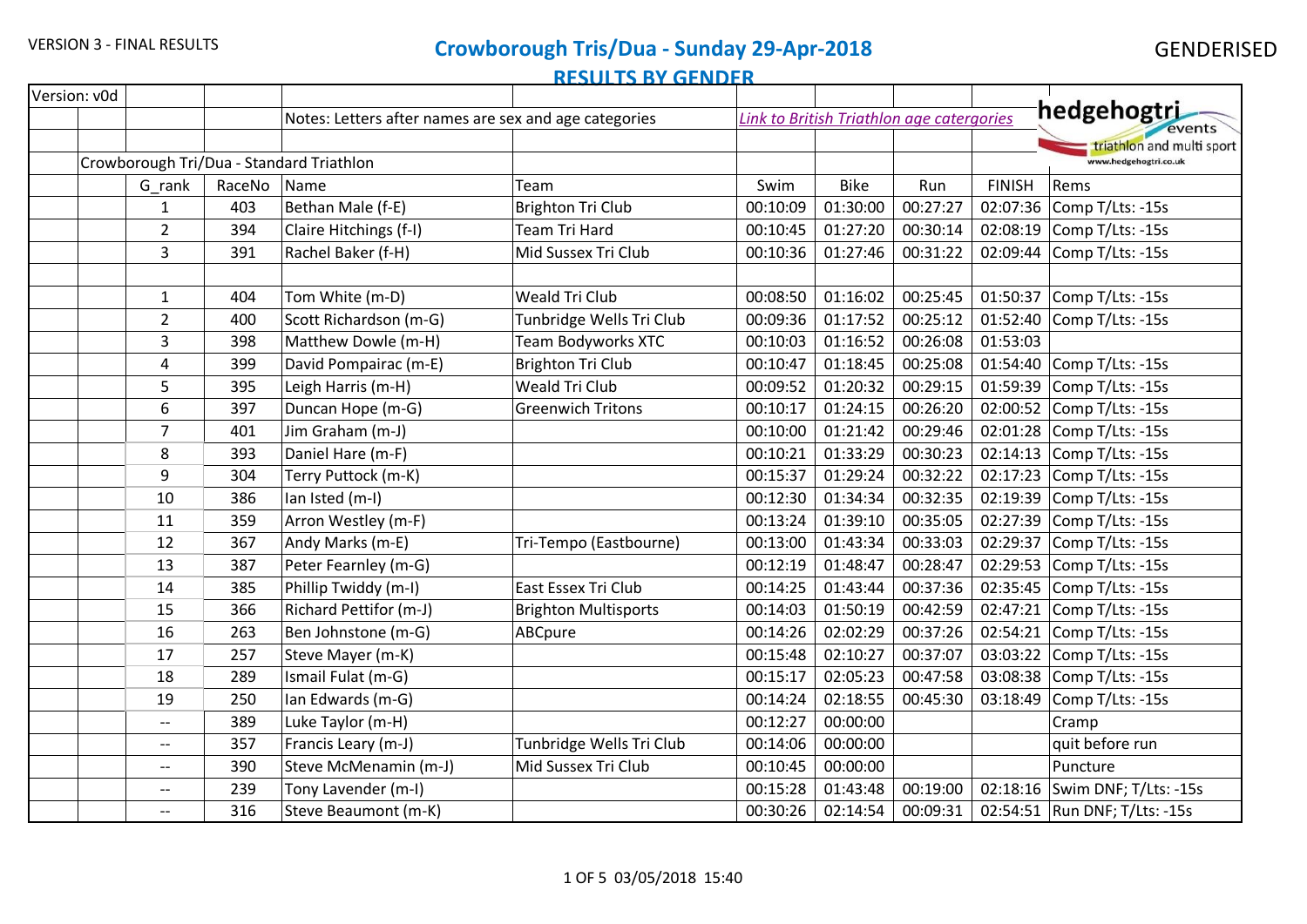|  | Crowborough Tri/Dua - Sprint Triathlon |        |                          |                           |          |             |          |               |                           |
|--|----------------------------------------|--------|--------------------------|---------------------------|----------|-------------|----------|---------------|---------------------------|
|  | G_rank                                 | RaceNo | Name                     | Team                      | Swim     | <b>Bike</b> | Run      | <b>FINISH</b> | Rems                      |
|  | $\mathbf{1}$                           | 498    | Shauna Paice (f-D)       | Team Bodyworks XTC        | 00:06:09 | 00:47:58    | 00:16:16 | 01:10:23      | Comp T/Lts: -15s          |
|  | $\overline{2}$                         | 429    | Sophie Johnson (f-F)     | <b>Greenwich Tritons</b>  | 00:06:38 | 00:46:34    | 00:17:55 | 01:11:07      | Comp T/Lts: -15s          |
|  | 3                                      | 423    | Francesca Gardner (f-G)  | <b>Weald Tri Club</b>     | 00:06:51 | 00:49:36    | 00:16:59 | 01:13:26      | Comp T/Lts: -15s          |
|  | 4                                      | 413    | Jenny Wellman (f-G)      |                           | 00:08:33 | 00:48:14    | 00:18:28 | 01:15:15      | Comp T/Lts: -15s          |
|  | 5                                      | 421    | Nicola Stenning (f-H)    | <b>Weald Tri Club</b>     | 00:07:34 | 00:48:47    | 00:19:27 | 01:15:48      | Comp T/Lts: -15s          |
|  | 6                                      | 416    | Adele Jennings-Day (f-H) | <b>Greenwich Tritons</b>  | 00:09:11 | 00:51:41    | 00:21:50 | 01:22:42      | Comp T/Lts: -15s          |
|  | 7                                      | 417    | Jennie Brown (f-K)       | Swim 1st Tri Club         | 00:09:42 | 00:53:43    | 00:21:31 | 01:24:56      | Comp T/Lts: -15s          |
|  | 8                                      | 418    | Amy Rollings (f-F)       |                           | 00:09:18 | 00:55:42    | 00:23:02 | 01:28:02      | Comp T/Lts: -15s          |
|  | 9                                      | 406    | Catherine Flood (f-F)    |                           | 00:11:13 | 00:58:08    | 00:20:54 | 01:30:15      | Comp T/Lts: -15s          |
|  | 10                                     | 412    | Tina Hudson (f-J)        | Swim 1st Tri Club         | 00:09:44 | 01:00:12    | 00:23:16 | 01:33:12      | Comp T/Lts: -15s          |
|  | 11                                     | 500    | Lynda Van Zyl (f-F)      |                           | 00:09:58 | 01:04:51    | 00:21:35 | 01:36:24      | Comp T/Lts: -15s          |
|  | 12                                     | 408    | Charlotte Dennis (f-E)   |                           | 00:10:00 | 01:18:33    | 00:23:54 | 01:52:27      | Comp T/Lts: -15s          |
|  |                                        |        |                          |                           |          |             |          |               |                           |
|  | $\mathbf{1}$                           | 434    | Nicholas Barratt (m-G)   | Tri-Surrey Tri Club       | 00:07:23 | 00:40:22    | 00:15:51 |               | 01:03:36 Comp T/Lts: -15s |
|  | $\overline{2}$                         | 428    | James Cox (m-I)          | Freedom Tri (Crowborough) | 00:07:21 | 00:41:57    | 00:15:23 | 01:04:41      | Comp T/Lts: -15s          |
|  | 3                                      | 427    | Roger Moore (m-J)        | Freedom Tri (Crowborough) | 00:07:21 | 00:41:23    | 00:16:10 | 01:04:54      | Comp T/Lts: -15s          |
|  | 4                                      | 425    | Edward Dennis (m-E)      |                           | 00:07:13 | 00:42:56    | 00:17:03 |               | 01:07:12 Comp T/Lts: -15s |
|  | 5                                      | 396    | Roger Beattie (m-H)      | Swim 1st Tri Club         | 00:06:56 | 00:44:58    | 00:16:46 |               | 01:08:40 Comp T/Lts: -15s |
|  | 6                                      | 432    | John Griffin (m-K)       | Tri-London                | 00:07:06 | 00:42:31    | 00:19:30 | 01:09:07      | Comp T/Lts: -30s          |
|  | 7                                      | 499    | Lee Andrew (m-F)         |                           | 00:06:45 | 00:47:27    | 00:15:48 |               | 01:10:00 Comp T/Lts: -15s |
|  | 8                                      | 430    | Tim Hibberd (m-I)        |                           | 00:06:45 | 00:48:18    | 00:17:30 | 01:12:33      |                           |
|  | 9                                      | 433    | Kevin Hudson (m-I)       | Swim 1st Tri Club         | 00:06:23 | 00:49:56    | 00:20:17 |               | 01:16:36 Comp T/Lts: -15s |
|  | 10                                     | 409    | Samuel Pointer (m-F)     |                           | 00:07:11 | 00:51:17    | 00:18:22 | 01:16:50      | Comp T/Lts: -15s          |
|  | 11                                     | 420    | Mark Fenn (m-I)          |                           | 00:08:19 | 00:50:11    | 00:19:48 |               | 01:18:18 Comp T/Lts: -15s |
|  | 12                                     | 407    | Ian Shapton (m-J)        |                           | 00:10:19 | 00:51:37    | 00:18:51 | 01:20:47      | Comp T/Lts: -15s          |
|  | 13                                     | 426    | Darren Cavedaschi (m-I)  | Swim 1st Tri Club         | 00:07:35 | 00:54:02    | 00:20:30 | 01:22:07      | Comp T/Lts: -15s          |
|  | 14                                     | 410    | James McAleese (m-E)     |                           | 00:10:43 | 00:52:01    | 00:19:52 |               | 01:22:36 Comp T/Lts: -15s |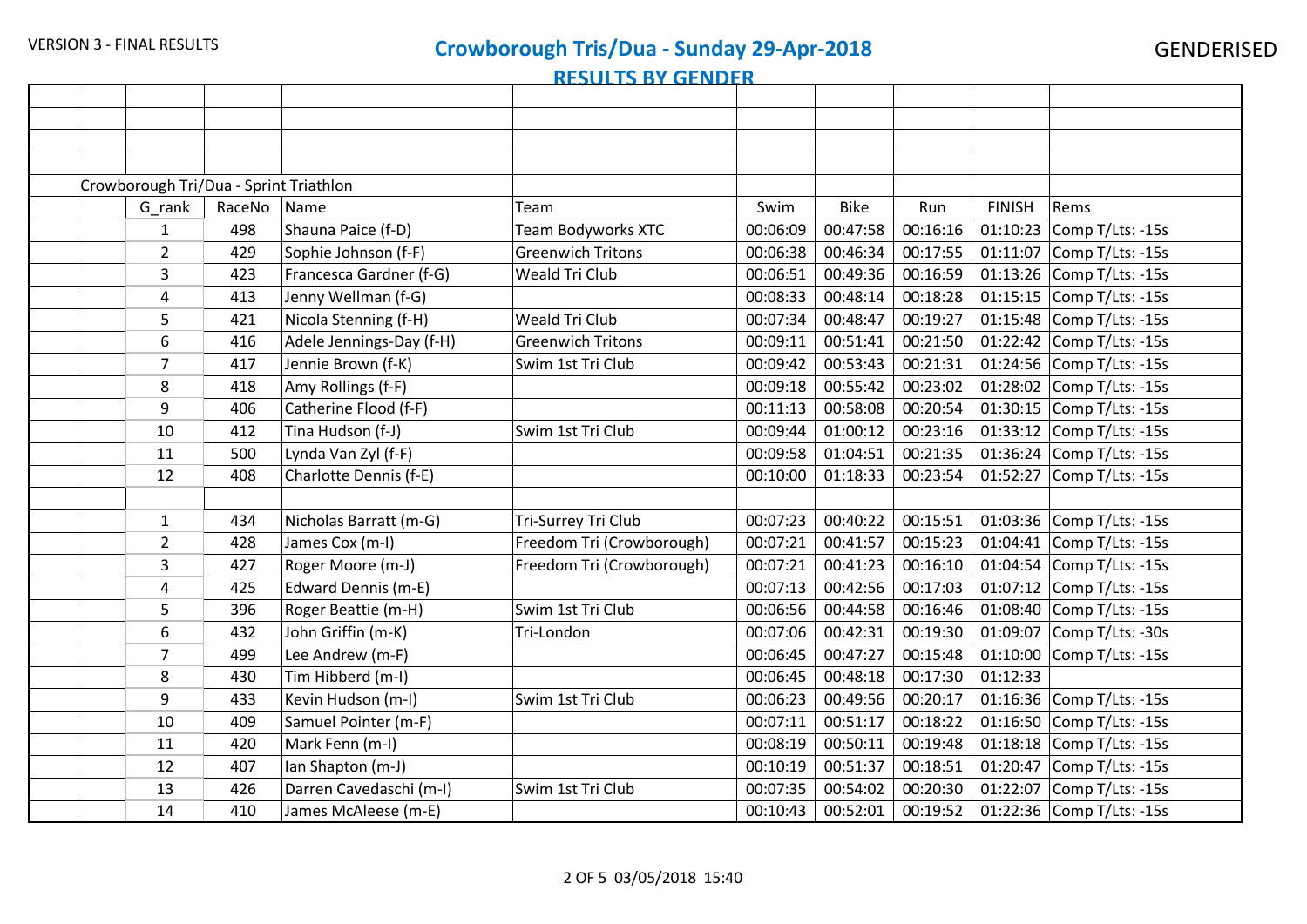|                                | 15                       | 414    | Paul Spensley (m-H)                                    |                                  | 00:08:29 | 00:56:15    | 00:18:40 |               | 01:23:24 Comp T/Lts: -15s |
|--------------------------------|--------------------------|--------|--------------------------------------------------------|----------------------------------|----------|-------------|----------|---------------|---------------------------|
|                                | 16                       | 419    | Dwaine Ford (m-G)                                      |                                  | 00:08:18 | 00:57:59    | 00:18:16 | 01:24:33      | Comp T/Lts: -15s          |
|                                | 17                       | 497    | Steve Brown (m-K)                                      | Swim 1st Tri Club                | 00:08:56 | 00:55:02    | 00:20:40 |               | 01:24:38 Comp T/Lts: -15s |
|                                | 18                       | 415    | Alex Yeo (m-G)                                         |                                  | 00:08:53 | 00:58:11    | 00:20:26 | 01:27:30      | Comp T/Lts: -15s          |
|                                | 19                       | 424    | Toby Quantrill (m-J)                                   | Flying Monk Tri Club             | 00:08:37 | 01:00:57    | 00:28:07 | 01:37:41      | Comp T/Lts: -15s          |
|                                | 20                       | 405    | Damien Hamon (m-F)                                     |                                  | 00:10:18 | 01:13:49    | 00:22:19 | 01:46:26      | Comp T/Lts: -15s          |
|                                |                          |        |                                                        |                                  |          |             |          |               |                           |
|                                |                          |        |                                                        |                                  |          |             |          |               |                           |
|                                |                          |        | Crowborough Tri/Dua - Supersprint Triathlon            |                                  |          |             |          |               |                           |
|                                | G_rank                   | RaceNo | Name                                                   | <b>Team</b>                      | Swim     | <b>Bike</b> | Run      | <b>FINISH</b> | Rems                      |
|                                | $\mathbf{1}$             | 203    | Katie Wride (f-J)                                      |                                  | 00:05:09 | 00:49:01    | 00:07:34 | 01:01:44      | Comp T/Lts: -15s          |
|                                | $\overline{2}$           | 233    | Catherine Stewart (f-K)                                | <b>Bexhill Runners &amp; Tri</b> | 00:05:00 | 00:54:05    | 00:07:38 | 01:06:43      | Comp T/Lts: -15s          |
|                                | 3                        | 222    | Joy Dale (f-J)                                         |                                  | 00:05:04 | 01:01:24    | 00:10:09 | 01:16:37      | Comp T/Lts: -15s          |
|                                | 4                        | 201    | Julia Robathan (f-F)                                   |                                  | 00:04:10 | 01:48:36    | 00:08:16 | 02:01:02      | Comp T/Lts: -15s          |
|                                |                          |        |                                                        |                                  |          |             |          |               |                           |
|                                | $\mathbf{1}$             | 212    | William Peters (m-D)                                   |                                  | 00:03:38 | 00:46:10    | 00:05:57 | 00:55:45      | Comp T/Lts: -15s          |
|                                | $\overline{2}$           | 238    | Nigel Robathan (m-J)                                   |                                  | 00:04:56 | 00:46:12    | 00:07:54 | 00:59:02      | Comp T/Lts: -15s          |
|                                | 3                        | 438    | Darren Robathan (m-E)                                  |                                  | 00:04:20 | 00:50:13    | 00:07:43 |               | 01:02:16 Comp T/Lts: -15s |
|                                | 4                        | 235    | Matthew Marcham (m-F)                                  |                                  | 00:05:48 | 01:12:28    | 00:07:32 |               | 01:25:48 Comp T/Lts: -15s |
|                                | $\overline{\phantom{a}}$ | 208    | Daniel Robathan (m-E)                                  |                                  | 00:05:35 | 00:00:00    |          |               | Knee Injury               |
|                                |                          |        |                                                        |                                  |          |             |          |               |                           |
|                                |                          |        |                                                        |                                  |          |             |          |               |                           |
|                                |                          |        | Crowborough Tri/Dua - Youth Sprint Triathlon?15-16yrs? |                                  |          |             |          |               |                           |
|                                | Rank                     | RaceNo | Name                                                   | Team                             | Swim     | <b>Bike</b> | Run      | <b>FINISH</b> | Rems                      |
|                                | $\mathbf{1}$             | 436    | McKinley Loxton-Read (m-A)                             | <b>Crowborough Runners</b>       | 00:05:59 | 00:44:35    | 00:16:59 | 01:07:33      | Comp T/Lts: -15s          |
|                                | $\overline{2}$           | 435    | Tom Spensley (m-3)                                     | Mid Sussex Tri Club              | 00:07:35 | 00:55:55    | 00:18:20 | 01:21:50      | Comp T/Lts: -15s          |
|                                |                          |        |                                                        |                                  |          |             |          |               |                           |
| Crowborough Tri/Dua - Duathlon |                          |        |                                                        |                                  |          |             |          |               |                           |
|                                | G_rank                   | RaceNo | Name                                                   | Team                             | Swim     | <b>Bike</b> | Run      | <b>FINISH</b> | Rems                      |
|                                | $\mathbf{1}$             | 392    | Robert Hoodless (m-J)                                  | Mid Sussex Tri Club              | 00:19:05 | 00:44:27    | 00:05:37 | 01:09:09      | Comp T/Lts: -15s          |
|                                |                          |        |                                                        |                                  |          |             |          |               |                           |
|                                | $\mathbf{1}$             | 437    | Dawn Haynes-Sewell (f-I)                               | Royal Navy Tri Club              | 00:23:15 | 01:01:31    | 00:07:16 | 01:32:02      | Comp T/Lts: -15s          |
|                                |                          |        |                                                        |                                  |          |             |          |               |                           |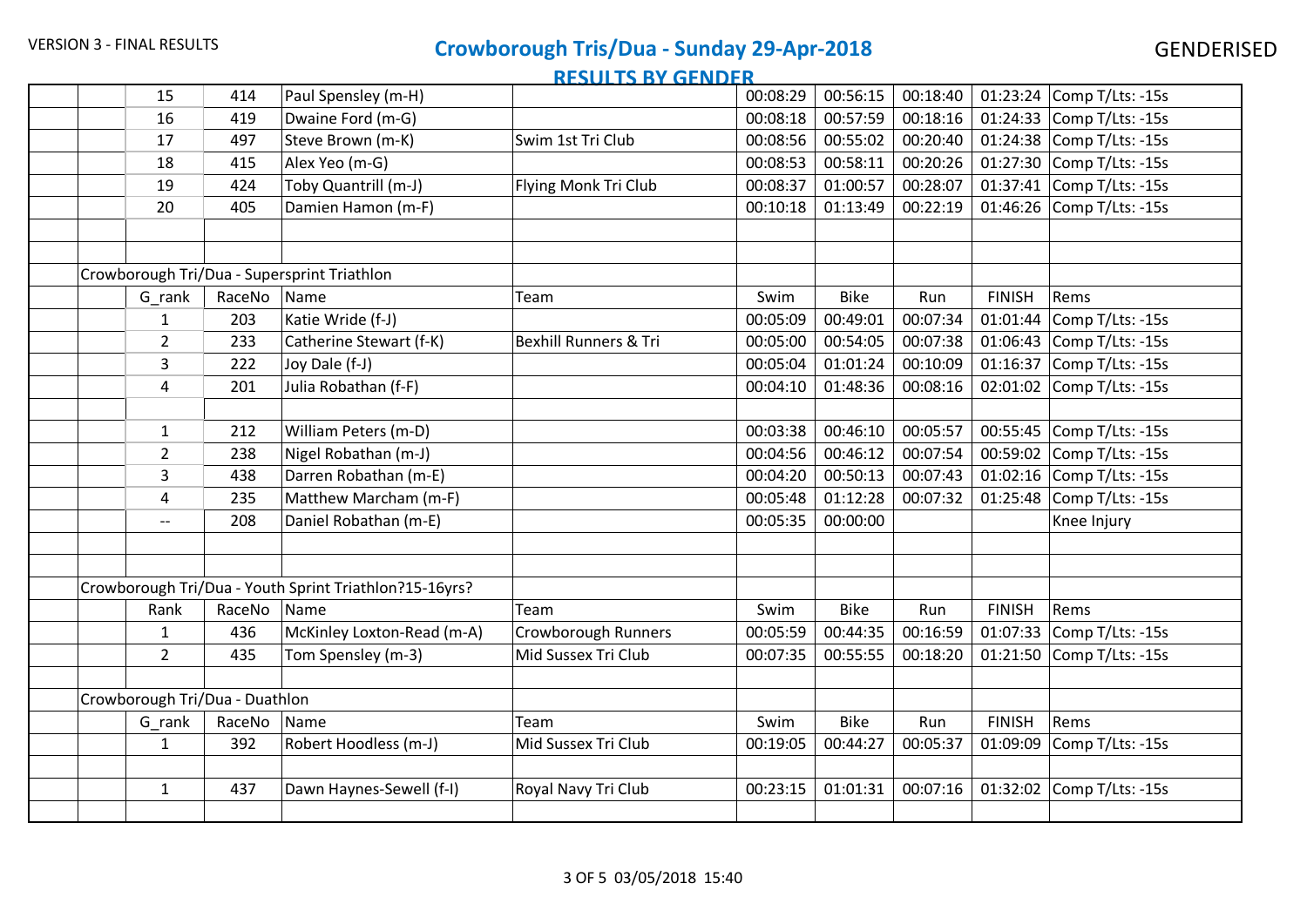#### GENDERISED

| Tri/Dua - Sprint RELAY Triathlon<br>Crowborough Tri |      |        | -------------------- |      |          |             |          |               |                           |
|-----------------------------------------------------|------|--------|----------------------|------|----------|-------------|----------|---------------|---------------------------|
|                                                     | Rank | RaceNo | Name                 | Team | Swim     | <b>Bike</b> | Run      | <b>FINISH</b> | <b>Rems</b>               |
|                                                     |      | 411    | Gary Marshall (m-I)  |      | 00:08:56 | 00:45:15    | 00:18:06 |               | 01:12:17 Comp T/Lts: -15s |